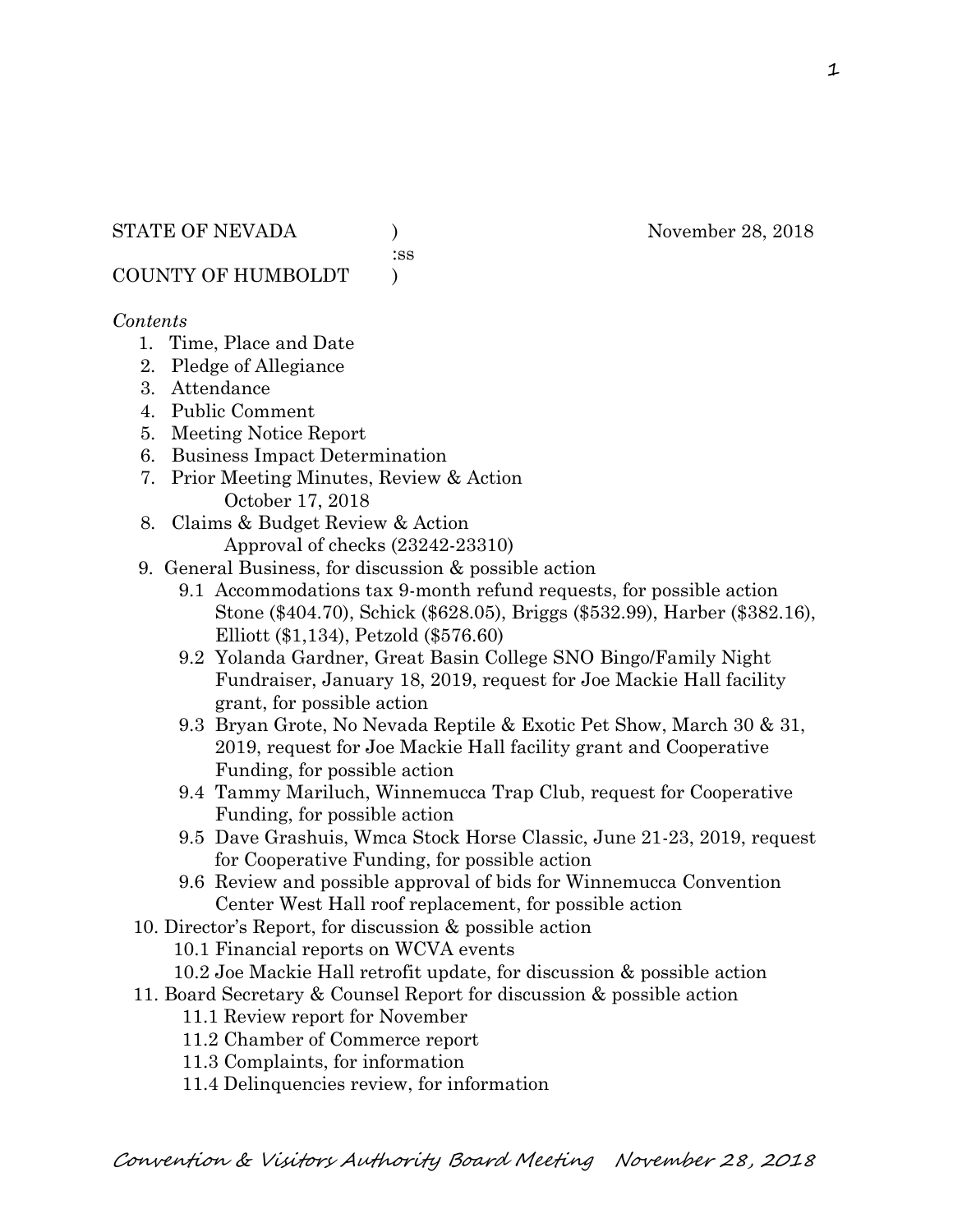- 11.5 Improvements projects reports Event Center sound retrofit, Joe Mackie Hall exterior project, West Hall roof replacement, for Information
- 11.6 2018 election impacts, for information
- 11.7 Run-A-Mucca proposed Gaming Application for 2019 Charitable Lottery Registration, for information
- 12. Board Administrator Report, for discussion & possible action 12.1 Financial reports, for information
- 13. Other Reports
- 14. Next Meeting Date
- 15. Adjournment

### **MINUTES, NOVEMBER 28, 2018**

- **1. Time, Place and Date.** The Winnemucca Convention and Visitors Authority met in regular session in full conformity with the law at the Winnemucca Convention Center, West Hall, Winnemucca, Nevada at 4:00 pm on Wednesday, November 28, 2018 with Vice Chairman Brian Stone presiding.
- **2. Pledge of Allegiance.**

| 3. |                                                           | <b>Attendance.</b> Convention and Visitors Authority Board Officials Present: |  |
|----|-----------------------------------------------------------|-------------------------------------------------------------------------------|--|
|    | <b>Brian Stone</b>                                        | Vice Chairman and Hotel Representative                                        |  |
|    | Jim Billingsley                                           | Treasurer and City Representative                                             |  |
|    | Ron Cerri                                                 | County Representative                                                         |  |
|    | <b>Bill Macdonald</b>                                     | Secretary and Counsel                                                         |  |
|    | Convention and Visitors Authority Board Officials Absent: |                                                                               |  |
|    | Terry Boyle                                               | Chairman and Motel Representative                                             |  |
|    | John Arant                                                | Business Representative                                                       |  |
|    | Kendall Swensen                                           | <b>Board Administrator</b>                                                    |  |
|    | <b>Staff Members Present:</b>                             |                                                                               |  |
|    | Kim Petersen                                              | Director                                                                      |  |
|    | <b>Shelly Noble</b>                                       | Administrative Clerk                                                          |  |
|    | <b>Staff Members Absent:</b>                              |                                                                               |  |
|    | None                                                      |                                                                               |  |
|    | <i><b>Others Present:</b></i>                             |                                                                               |  |
|    | Mike Sheppard                                             | Wmca Trap Club                                                                |  |
|    | Stephanie McGilvrey                                       | <b>GBC</b> Student Nursing Organization                                       |  |
|    | <b>Robert Rives</b>                                       | <b>GBC Student Nursing Organization</b>                                       |  |
|    | Yolanda Gardner                                           | <b>GBC Student Nursing Organization</b>                                       |  |
|    | Katie Strong                                              | <b>GBC Student Nursing Organization</b>                                       |  |
|    |                                                           |                                                                               |  |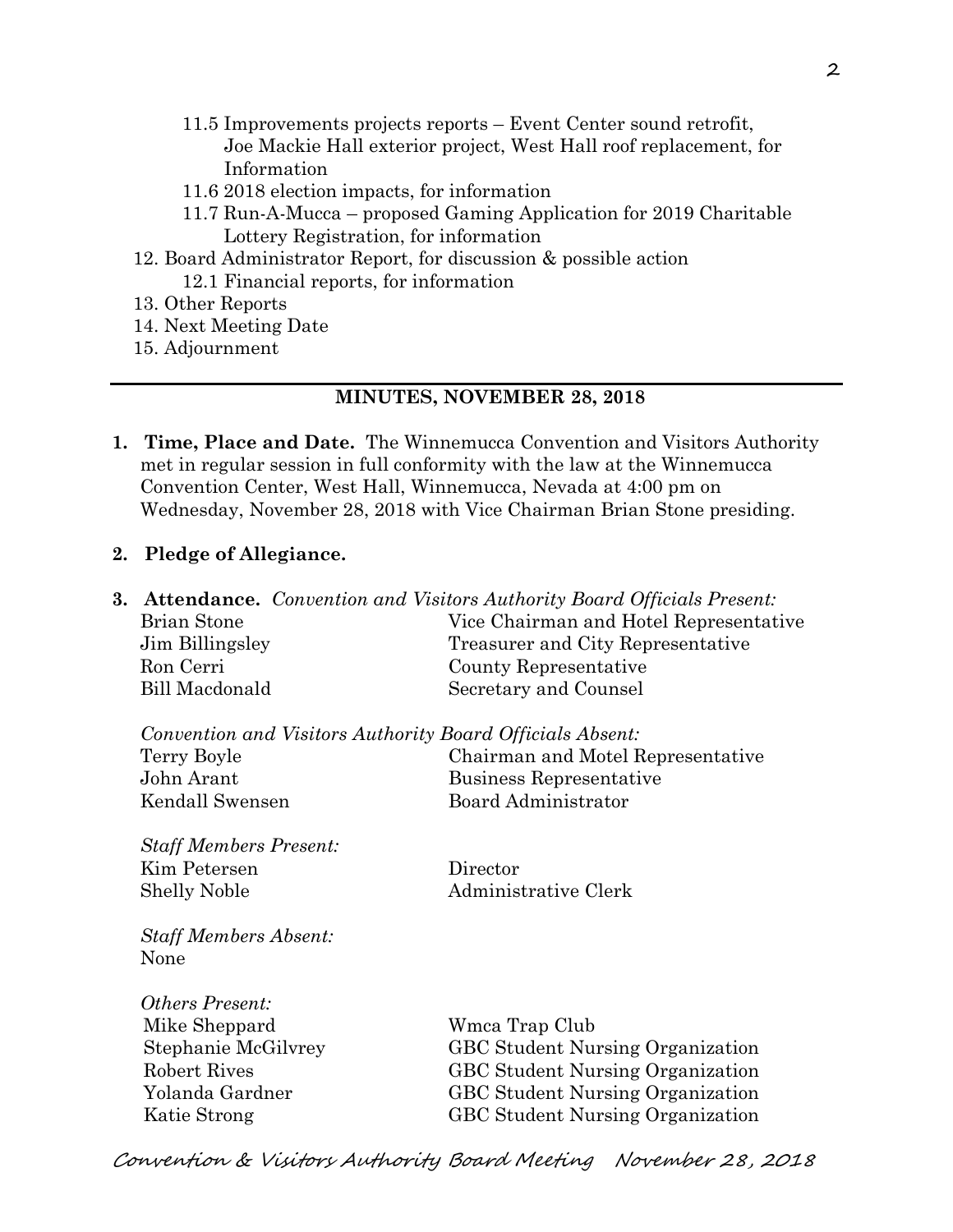Tammy Mariluch Wmca Trap Club Bryan Grote Desert Family Pets Tim Samaniego Garland/DBS Inc.

 Natalie Boundase GBC Student Nursing Organization Kylie Lewis GBC Student Nursing Organization Stacy Rust GBC Student Nursing Organization Kent Arrien Humb Co Shooting Park Jeff Thompson No Nev Reptiles & Exotic Pet Show

### **4. Public Comment**

No public comment.

### **5. Meeting Notice Report.**

Chairman Boyle reported that notice, including meeting agenda, was posted by Shelly Noble by 9:00 am Wednesday, November 21, 2018 at Humboldt County Library, Court House, Post Office, City Hall and Convention Center West Hall. No persons have requested mailed notice during the past six months.

**6. Business Impact Determination.** Vice Chairman Stone asked whether any agenda item proposes the adoption by the city or by the county or by the WCVA of any rule, including any ordinance or resolution which would impose, increase or change the basis for the calculation of a fee that is paid in whole or in substantial part by businesses, which would impose a direct and significant economic burden upon a business or directly restrict the formation or expansion of a business, pursuant to NRS Chapter 237? The Vice Chairman called for board or public input thereon; there was none. Action will be taken.  *Jim Billingsley made a motion that there appears to be no business impacting fee matter on today's agenda. The motion carried, 3-0.* 

### **7. Minutes, Review & Action**

Prior meeting minutes of October 17, 2018. No action taken. There was not a quorum present tonight that had also been present at the October 17, 2018 meeting.

**8. Claims, Review & Action** The following claims, which had been submitted in list form to the board members for review with their 3-day meeting notice and agenda, with the opportunity to obtain further information before or at the meeting, were submitted for payment on November 28, 2018:

| BANK ACCOUNT      | <b>CHECK NUMBERS</b> | AMOUNT       |
|-------------------|----------------------|--------------|
| Nevada State Bank | $23242 - 23310$      | \$190,961.50 |

*Jim Billingsley made a motion to approve all claims as submitted. The motion carried, 3-0.*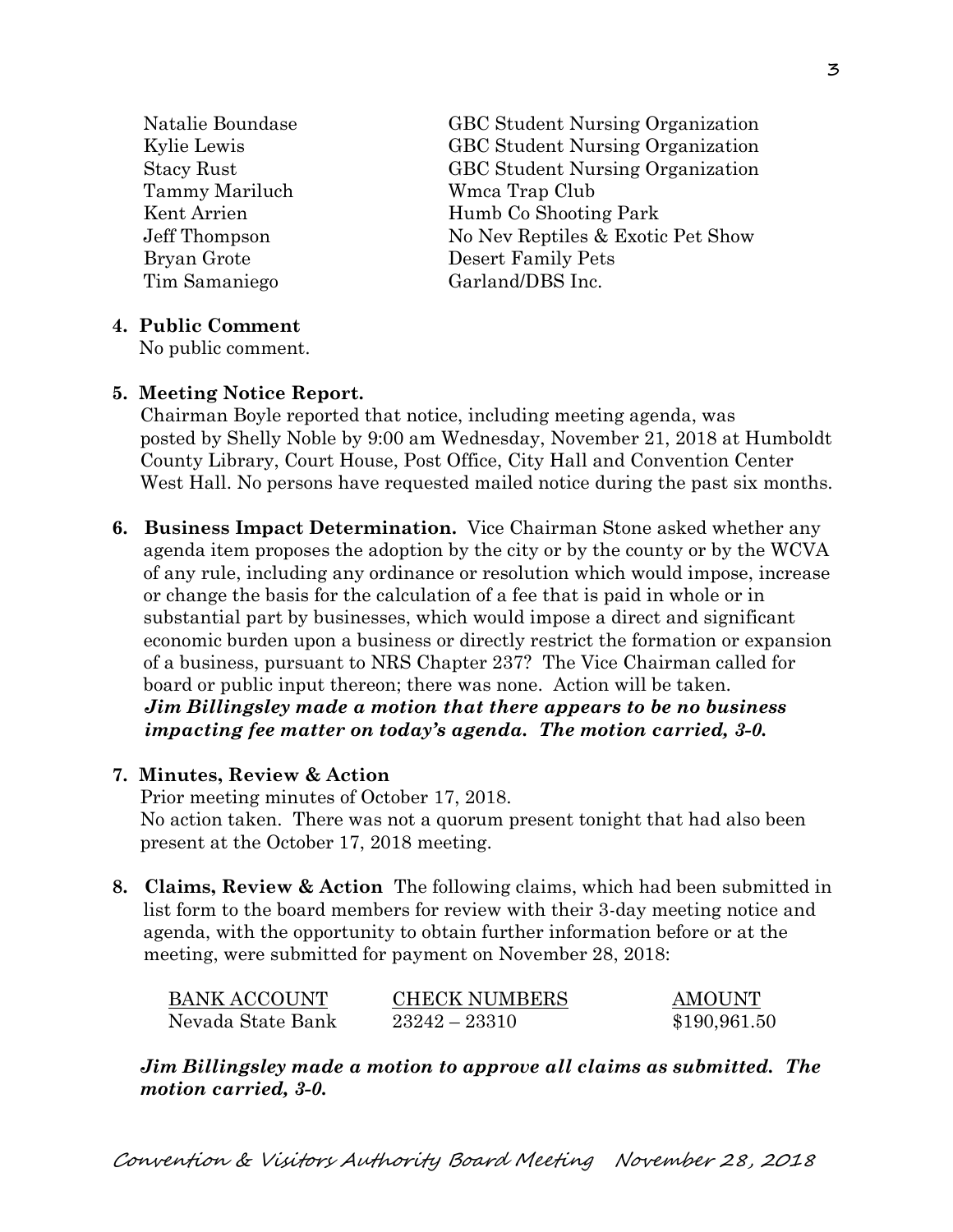## **9. General Business, for discussion & possible action**

**9.1 Accommodations tax 9-month refund requests, for possible action** 

**Stone (\$404.70), Schick (\$628.05), Briggs (\$532.99), Harber (\$382.16), Elliott (\$1,134), Petzold (\$576.60)** 

*Jim Billingsley made a motion to approve the accommodation tax 9-month refunds for Bryon Stone (\$404.70), Sam Schick (\$628.05), James Briggs (\$532.99), Michael Harber (\$382.16), Ryan Elliott (\$1,134), Jacob Petzold (\$576.60). Motion carried, 3-0.*

# **9.2 Yolanda Gardner, Great Basin College SNO Bingo/Family Night Fundraiser, January 18, 2019, request for Joe Mackie Hall facility grant, for possible action**

Representatives from the Great Basin College Student Nursing Organization are here tonight to request the use of Main Floor of Joe Mackie Hall for a fundraiser that will support their organization. Funds raised will be used for uniforms, scholarships, graduation and pinning ceremony expenses. *Jim Billingsley made a motion to approve a \$600 Joe Mackie Hall facility grant for the Great Basin Student Nursing Organization Bingo/Family Night on January 18, 2019. Motion carried, 3-0.*  Great Basin College SNO is responsible for any other customary Convention Center charges.

# **9.3 Bryan Grote, No Nevada Reptile & Exotic Pet Show, March 30 & 31, 2019, request for Joe Mackie Hall facility grant and Cooperative Funding, for possible action**

Mr. Grote and his wife own and operate Desert Family Pets store here in Winnemucca. They have been attending shows like this and are confident that this show will attract people from surrounding states. There will be vendors selling reptiles and exotic pets and admission will be charged. Any funding they are awarded will be used for advertising to attract vendors and attendees. This will be a family-friendly event that they hope to produce annually. Bryan is confident that there are a lot of people interested in these types of shows and since Reno no longer hosts one, this show could fill a niche. *Ron Cerri made a motion to approve a \$1,200 Joe Mackie Hall facility grant and a \$3,000 underwriting for the Northern Nevada Reptile & Exotic Pet Show, March 30 & 31, 2019. Motion carried, 3-0.*  Northern Nevada Reptile & Exotic Pet Show is responsible for any other customary Convention Center charges.

# **9.4 Tammy Mariluch, Winnemucca Trap Club, request for Cooperative Funding, for possible action**

In 2017 the Winnemucca Trap Club hosted the Nevada PITA State Shoot. They requested funding from WCVA to help with the fees for renting a large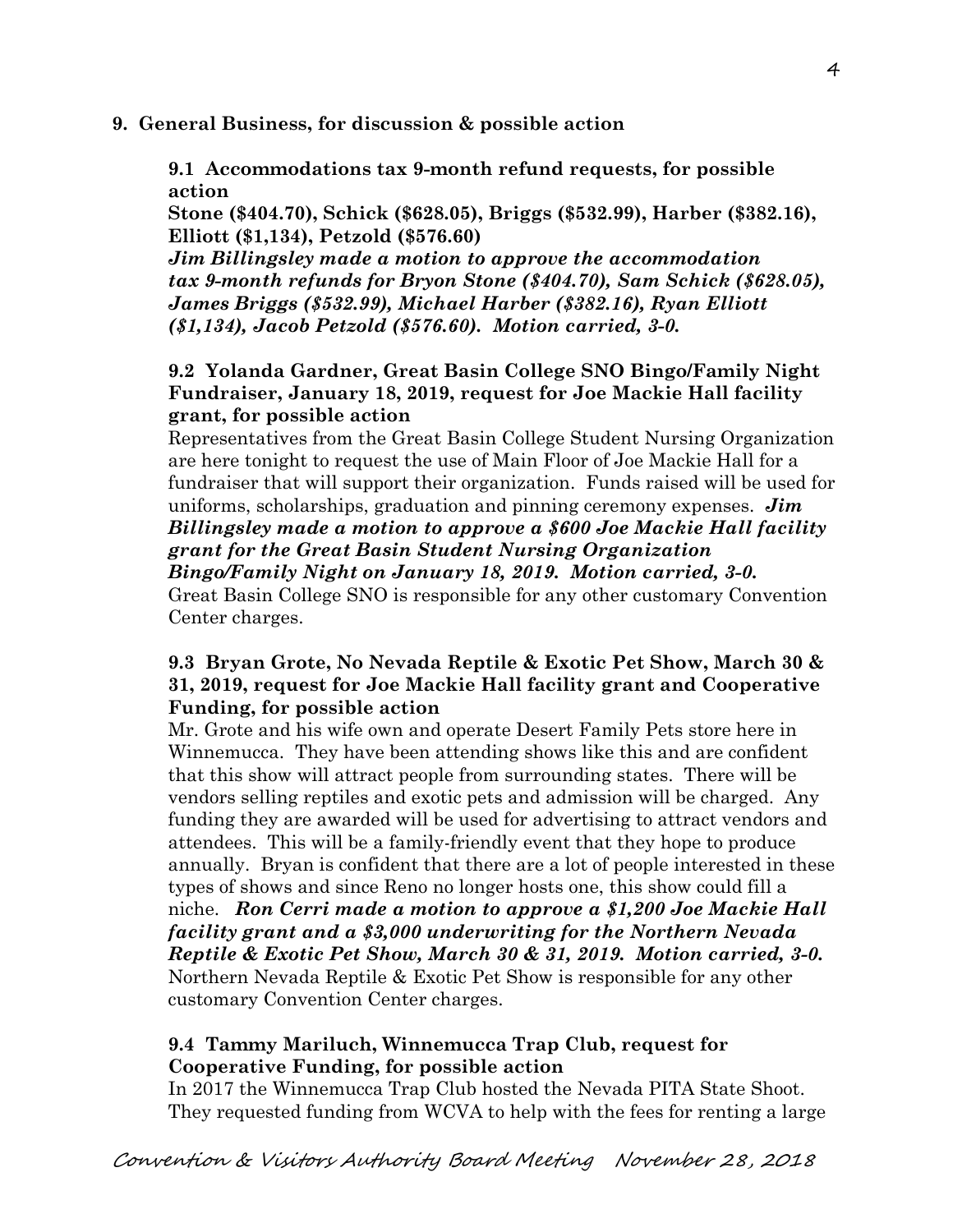tent since the majority of the participants come from out of the area. The volunteers have made a lot of improvements to the facility but a tent is required for these large shoots to protect participants from inclement weather (hot or cold). A list of some of their current shooting events is included with their funding request. Over the past several months they have been approached to host other large trap events. Since the large event tent would also be required for additional events and they would probably come to WCVA for help with this cost, Kim has been in discussions with Tammy Mariluch about the possibility of constructing a building on the site of the trap club. Since the property is owned by the county, members of the trap club have secured permission from the Humboldt County Commission to build a structure and the commission also agreed to waive any fees that the building department may require. Since then, Tammy has been working with Mike Shephard and Kent Arrien to get a tentative building design and estimated cost. Mike believes that a  $50' \times 50'$  metal building with an office and restrooms can be constructed for \$209,000. The goal would be to have the building completed in time for the PITA shoot in May. Tammy has letters of support from several of the conservation and trap groups around the state. The trap club has \$60,000 available to put up towards this cost and Kim is proposing that WCVA award Winnemucca Trap Club a \$25,000 grant (\$5,000/year for 5 years) up front and an underwriting of \$124,000 that the trap club would be required to pay back in 5 years, interest free. The board agreed that with this group of volunteers and their willingness to work hard to produce successful shooting events, this investment would be good for the community and would attract visitors from all over the west. Additionally, the trap club is also requesting that WCVA sponsor hats that will be given out to all the shooters at the May PITA shoot. The approximate cost of these hats is \$2,000. *Jim Billingsley made a motion to approve a \$25,000 (\$5,000/year, 5 years) grant to be paid up front and a \$124,000 underwriting to be paid back to WCVA in 5 years, interest free to the Winnemucca Trap Club to be used in the construction of a building on the trap club facility. In addition to this funding, WCVA will also sponsor hats for each of the participants at the May 2019 Nevada PITA Shoot. Motion carried, 3-0.*

### **9.5 Dave Grashuis, Wmca Stock Horse Classic, June 21-23, 2019, request for Cooperative Funding, for possible action**

Dave has recently been released from the hospital and is unable to attend tonight's meeting. Kim reported that this is one event that has seen an increase in participation, reflected in the increase in stall rental fees. The majority of the funding received for this event is applied to prize money. Dave saw a slight profit so will be returning part of his 2018 underwriting to WCVA. *Jim Billingsley made a motion to approve a \$8,000 grant and \$8,000 underwriting to the Winnemucca Stock Horse Classic, June 21- 23, 2019. Motion carried, 3-0*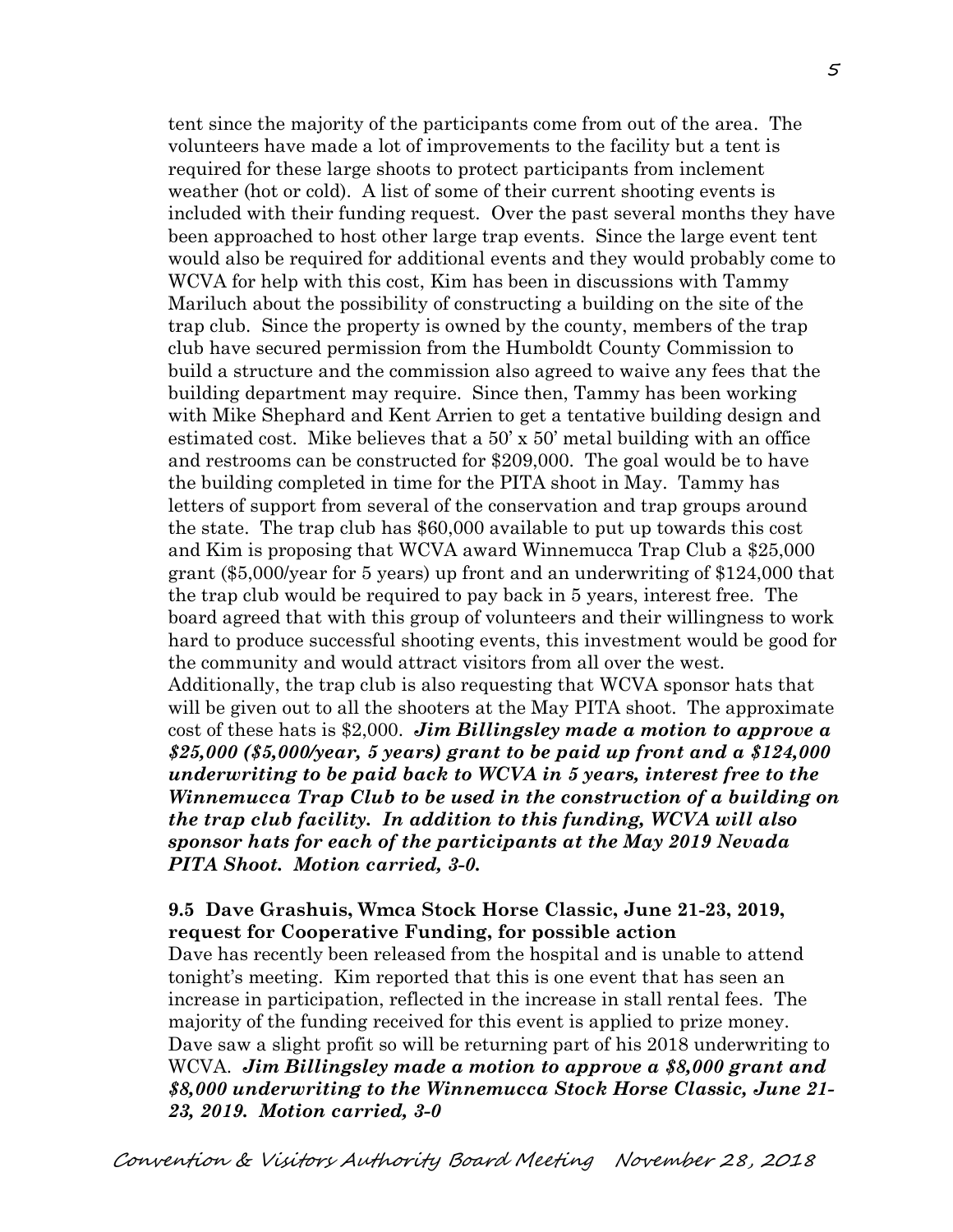**9.6 Review and possible approval of bids for Winnemucca Convention center West Hall roof replacement, for possible action**  Tim Samaniego is here representing Garland Company to answer any questions the board has on this project. Kim and Bill were directed to him through state purchasing as he could assist with the bid specs and making contact with qualified bidders who may be interested in this project. The bids were due at 2:30 pm today. We received two bids. One was in the amount of \$92,200 and the other in the amount of \$67,881. *Jim Billingsley made a motion to accept the bid from Ponderosa Roofing in the amount of \$67,881 for the Convention Center West Hall roof replacement. The cost of materials is \$61,380 so the total project cost will be \$129,261. Motion carried, 3-0.* The work will probably not start until spring. This contractor will coordinate with A-1 Commercial Service since Alan has new air conditioning units that need to be installed over part of the roof that is to be replaced. Bill will prepare the Bid Award letter. Once the project gets started, Tim will be inspecting it on a regular basis to make sure that the new roof is being properly installed.

## **10. Director's Report.**

## **10.1 Financial reports on WCVA events**

The bank reconciliation for Ranch Hand Rodeo and Tri-County Fair were included in the board packets for review.

**10.2 Joe Mackie Hall retrofit update, for discussion & possible action**  For the past several months Kim and Bill have been working on bid specs for the Joe Mackie Hall exterior updates. Recently, there has been some discussion about the viability of this building and if some major remodeling may be prudent to make this building as functional as possible, or maybe even a discussion about tearing the building down and starting over may be the best way to go. Since these conversations, Kim has had a demolition company come and give a rough estimate on the cost to demolish the building. They gave Kim a verbal estimate of \$400,000 to demolish Joe Mackie Hall and a time frame to complete it as one week. Additionally, Kim has been talking with a representative from Core Construction who assisted the Elko Convention Center in securing funding for their major remodel recently. All of this is in preparation to bring options to this board to consider before any more work is done on the exterior retrofit. Hopefully Kim will have more information at next month's meeting.

## **11. Secretary and Counsel, Monthly report, for discussion & possible action**

# **11.1 Review report for October, for information**

Bill's report was included in the meeting packets available online.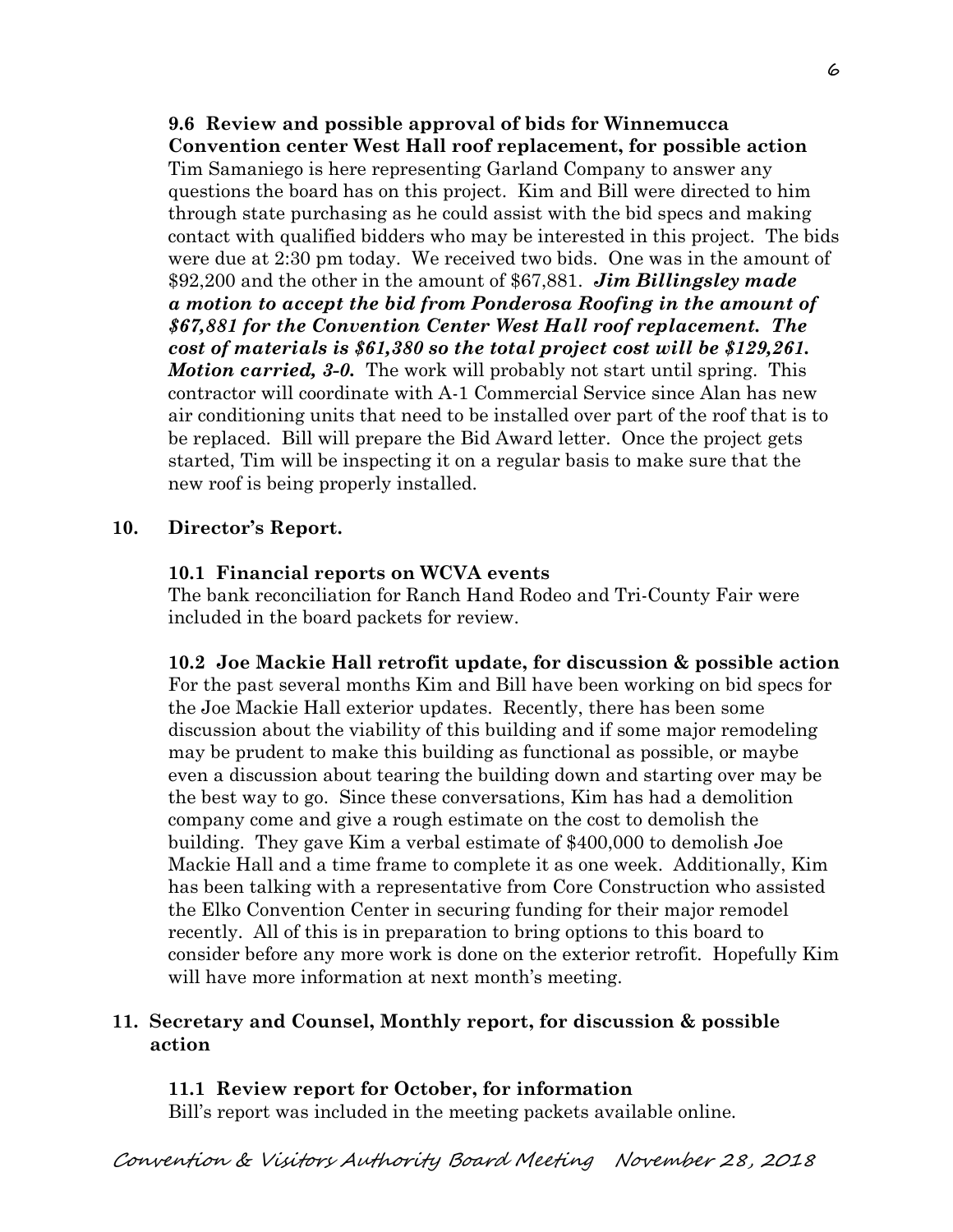# **11.2 Chamber of Commerce report**

No report.

# **11.3 Complaints, for information**

None.

## **11.4 Delinquencies review, for information**  None.

## **11.5 Improvement projects reports – Event Center sound retrofit, Joe Mackie Hall exterior project, West Hall roof project, for possible action**

The West Hall carpet specs are being prepared at this time. This project should be ready to go out to bid soon.

# **11.5 2018 election impacts, for information**

As you all know, the recreation tax did not pass in November. Bill just wanted this board to be aware that at some time in the future they may be approached about participating in the funding of recreation projects.

## **11.6 Run-A-Mucca – proposed Gaming Application for 2019 Charitable Lottery Registration, for information**

A copy of this application was included in Bill's packet for the board's review.

# **12. Board Administrator.**

# **12.1 Financial Reports, for discussion**

No report.

# **13. Other reports**

## **13.1 Horseshoe Tournament Bid**

Brian asked about the progress on the preparation of the bid for hosting the national horseshoe tournament in 2021. Kim reported that he is reviewing other bids that have been submitted and plans to have a PowerPoint presentation, along with additional information, ready to be submitted in March.

## **13.2 Motorcycle Race**

Kim reported that he continues to work with Curtis Calder on a race that will take place during Run-A-Mucca weekend. It will be more of a poker run format that will use GPS to guide the riders to different locations. They will be meeting with the Bureau of Land Management and Forest Service personnel to see if there is any additional paperwork that needs to be done before the course is set. This will bring in more riders and spectators to this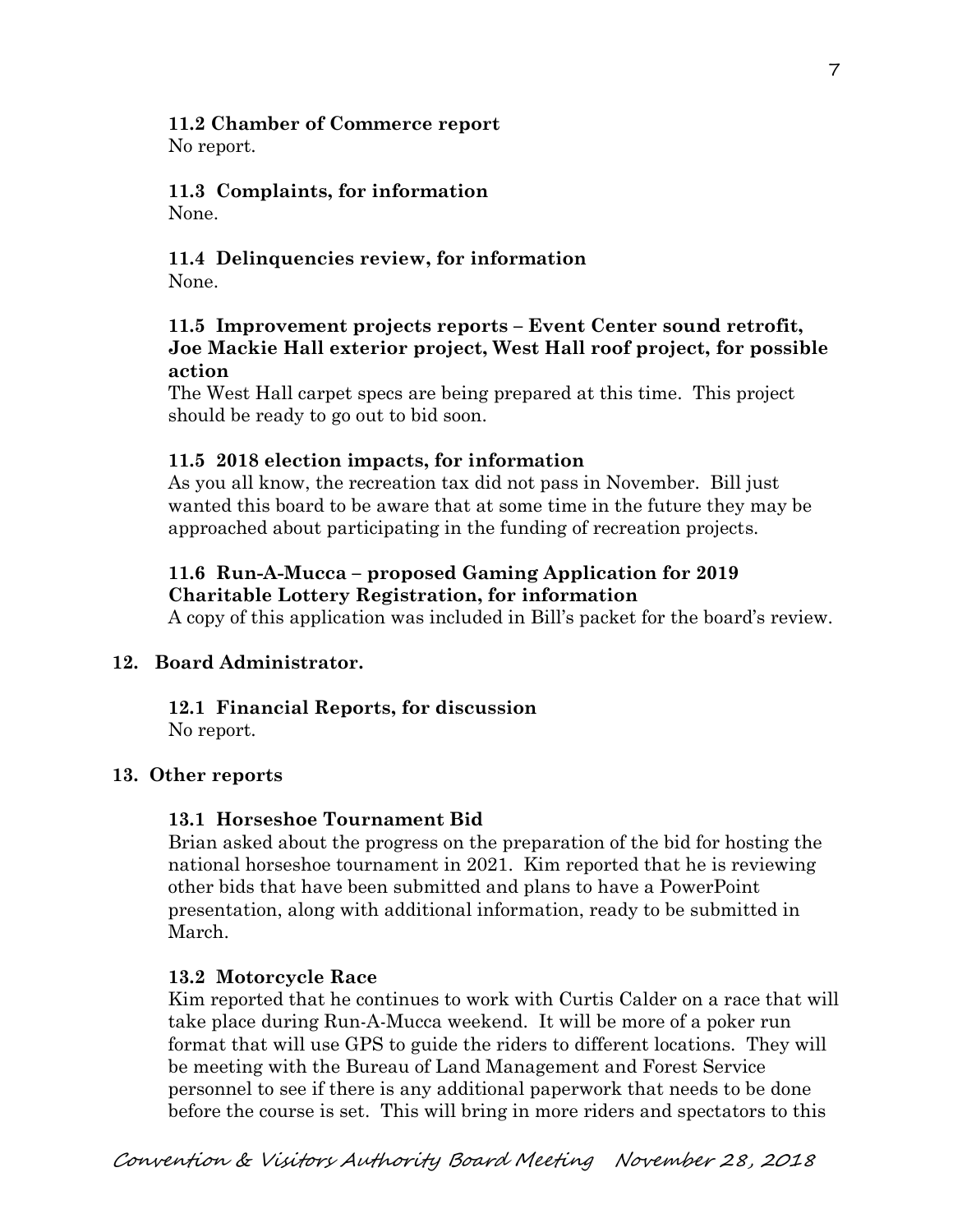event.

### **14. Public Comment**  None.

**15. Regular Business. Next Meeting. The Board confirmed the next regular meeting date of Wednesday, December 19, 2018, 4:00 pm.** 

# **16. Adjournment.** *Jim Billingsley made a motion to adjourn this meeting. Motion carried, 3-0.*

The meeting was adjourned to the next regular meeting, or to the earlier call of the Chairman or to the call of any three (3) members of the Board on three (3) working days notice.

Respectfully submitted,

Shelly Noble

| APPROVED ON<br>2018 |  |
|---------------------|--|
|---------------------|--|

As written\_\_\_\_\_\_\_\_\_\_\_\_\_\_\_

As corrected

Winnemucca Convention & Visitors Authority Board